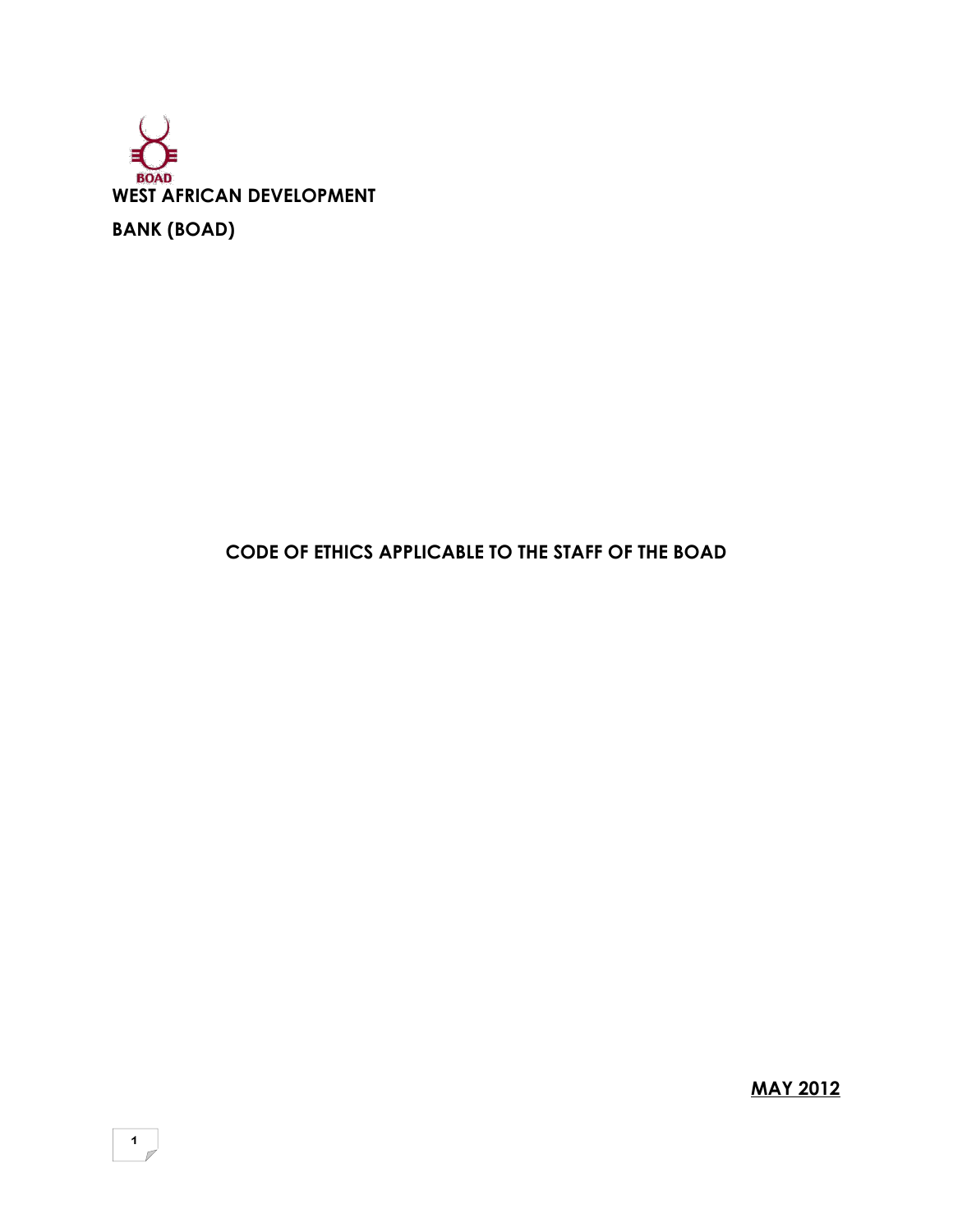# **Executive Summary**

| Preamble                                                          | 3  |
|-------------------------------------------------------------------|----|
| 1. Values to be promoted                                          | 3  |
| 2. Interpersonal relations                                        | 5  |
| 3. Relations with the external world                              | 6  |
| 4. Other difficult situations                                     | 11 |
| 5. Dignity at work                                                | 13 |
| 6. Use of services and resources of the Bank for private purposes | 15 |
| 7. Administration of the code of Ethics                           | 15 |
| 8. Enforcement measures                                           | 16 |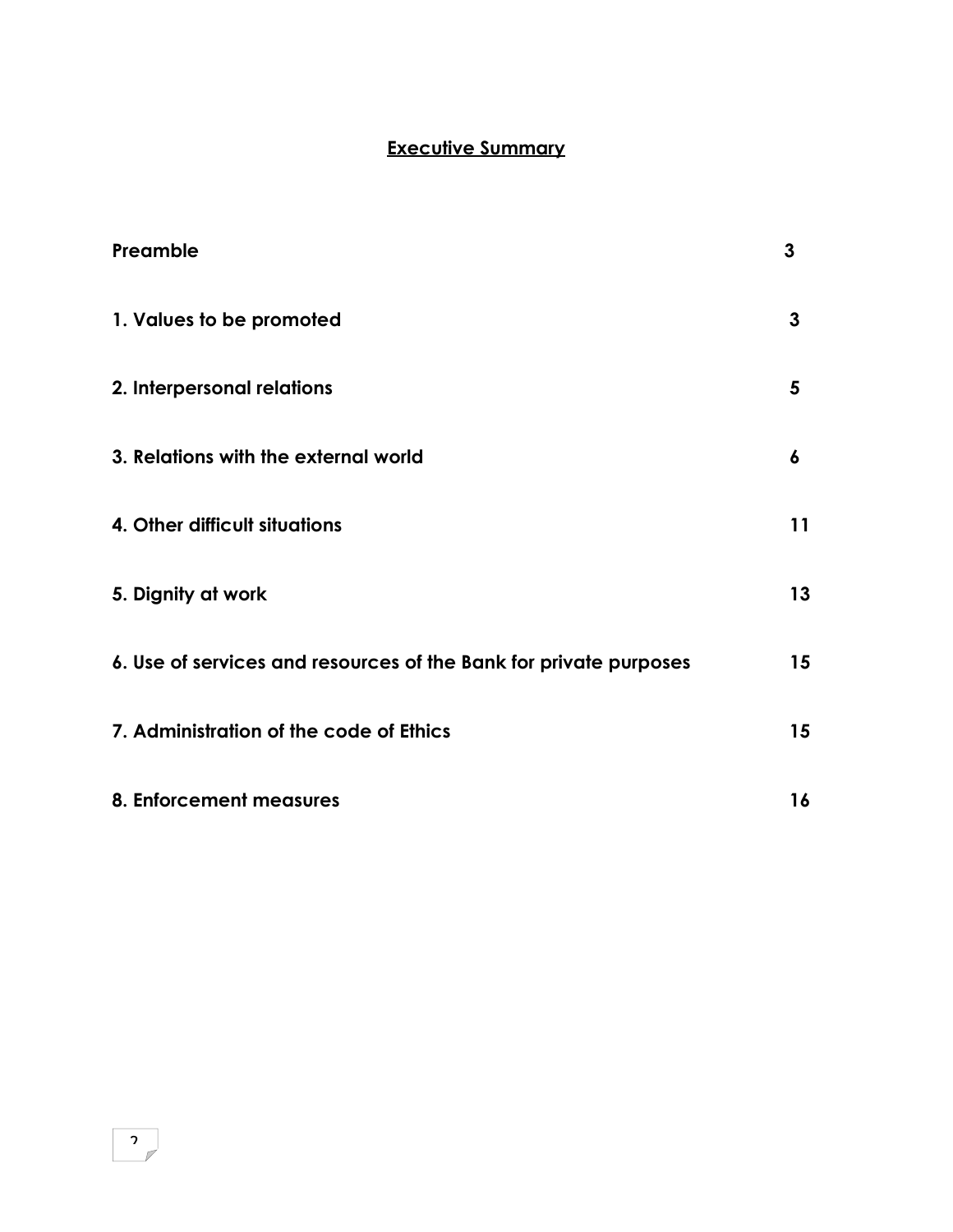#### **Preamble**

The Code of Ethics of the BOAD commits for the respect of a professional ethics which is declined as (basis for action) designed to inspire in all circumstances the attitude of the collaborator.

These principles of actions do not only result from moral considerations or rules of law. They are not confined to the reminder of the need to observe the law. They are seeking to promote an exemplary professional behavior, in all circumstances.

To be achieved, the objectives of the Code of ethics challenge everyone for reflection and to the sense of responsibility because the current provisions cannot govern all the situations to which the staff can be faced with on a daily basis. But they set forth the principles of respect, equality and honesty qui must govern the conduct of each.

This Code of conduct, hereinafter « the Code », applies to the staff of the West African Development Bank « the Bank ». It does not replace the specific rules that govern the staff within the organization and should be read in conjunction with the Staff regulation and rules.

By extension, it also applies in so far as it is inscribed in their agreements, to third parties who are contracted by the Bank to provide services.

If this code is found to be incomplete or inaccurate in some situations, if a staff feels an uncertainty or doubt about action to be taken in case of particular situations, he should refer to ethics committee, its hierarchy or the official in charge of Human resources.

The staff of legal services or human resources can also recourse and consult, the ethics committee of the BOAD about any situation or issue concerning ethics. The mission of the ethics committee is to ensure the good operation of the warning procedure defined by this code. It is appointed by the President of the BOAD.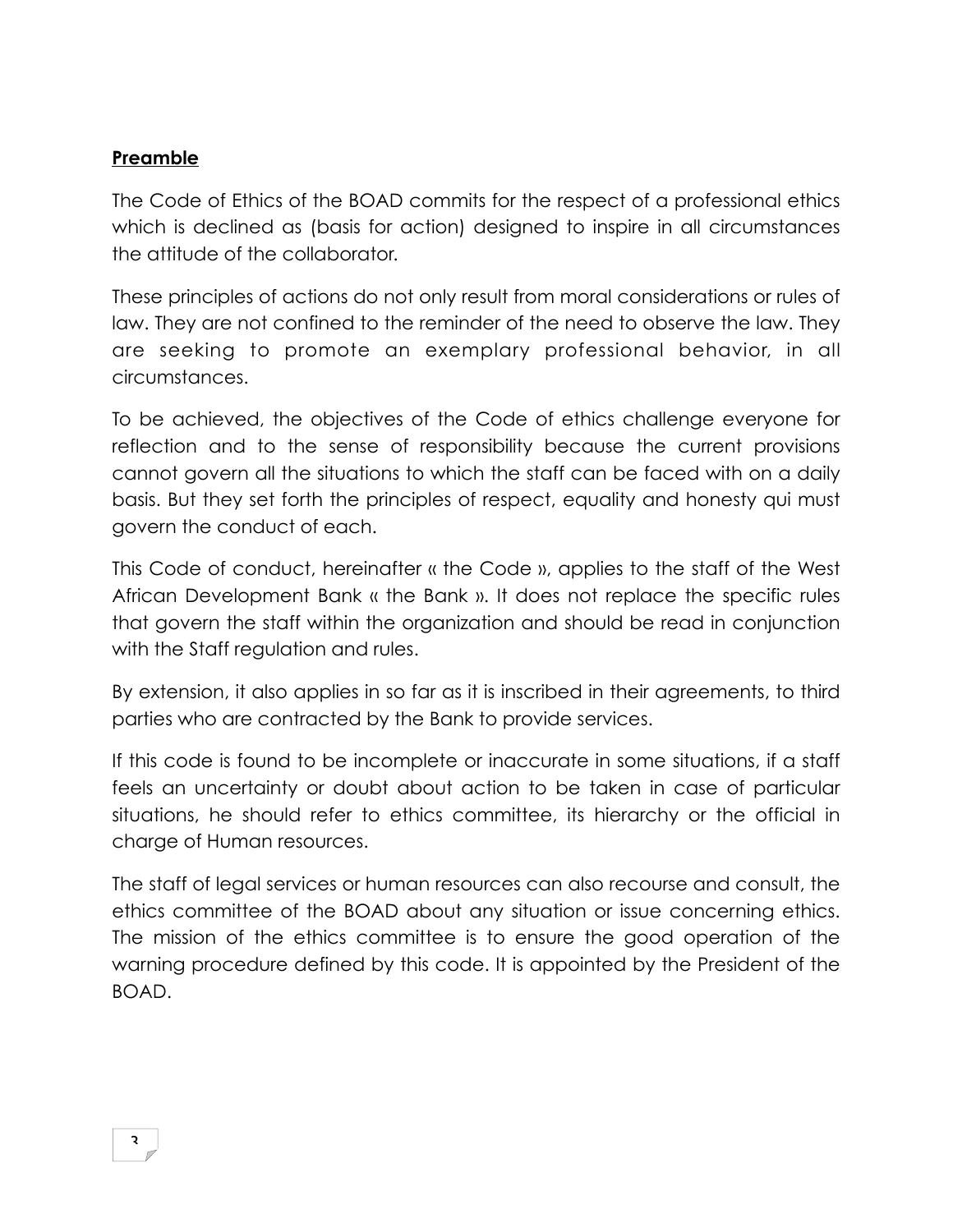### **1. Values to be promoted**

Working for the BOAD, make staff of this organization privilege stakeholders for the construction, within the WAEMU Zone, of an integrated zone, of a strong and competitive economy and consequently a harmonious sub regional development.

This status requires from all the staff of the Bank that she/he subscribes to higher professional ethical standards and serves the organization with integrity, impartiality and courtesy.

Integrity requires from the staff a loyal behavior towards the Bank, honesty and probity in the management of any business that could impact the interests of the institution or its image.

Impartiality refers to the sense of responsibility of each staff to avoid any behavior which would lead to point of views, personal beliefs or prejudices that may compromise the exercise of its functions or the interests of the Bank.

Relationships between each staff with its colleagues, line supervisors, peers or subordinates must branded with tolerance, courtesy and mutual respect. Any physical or verbal violence abuse, harassment or any abuse, creating an atmosphere of hostility or intimidation must be proscribed.

The Bank makes it a point of honor to ensure its staff the best working environment and it is expecting from them in return that they fulfill the duties related to their functions with diligence and efficiency and to the full extent of the abilities. Professional relations must be carried out with respect, courtesy and the staff must in all circumstance adopt an attitude that matches the international character of the Bank.

The immediate superiors have the responsibility to give to their colleagues, clear instructions concerning their duties, as well as honest and constructive remarks, devoid of prejudice, favoritism or rear-thoughts on their way of working and their results.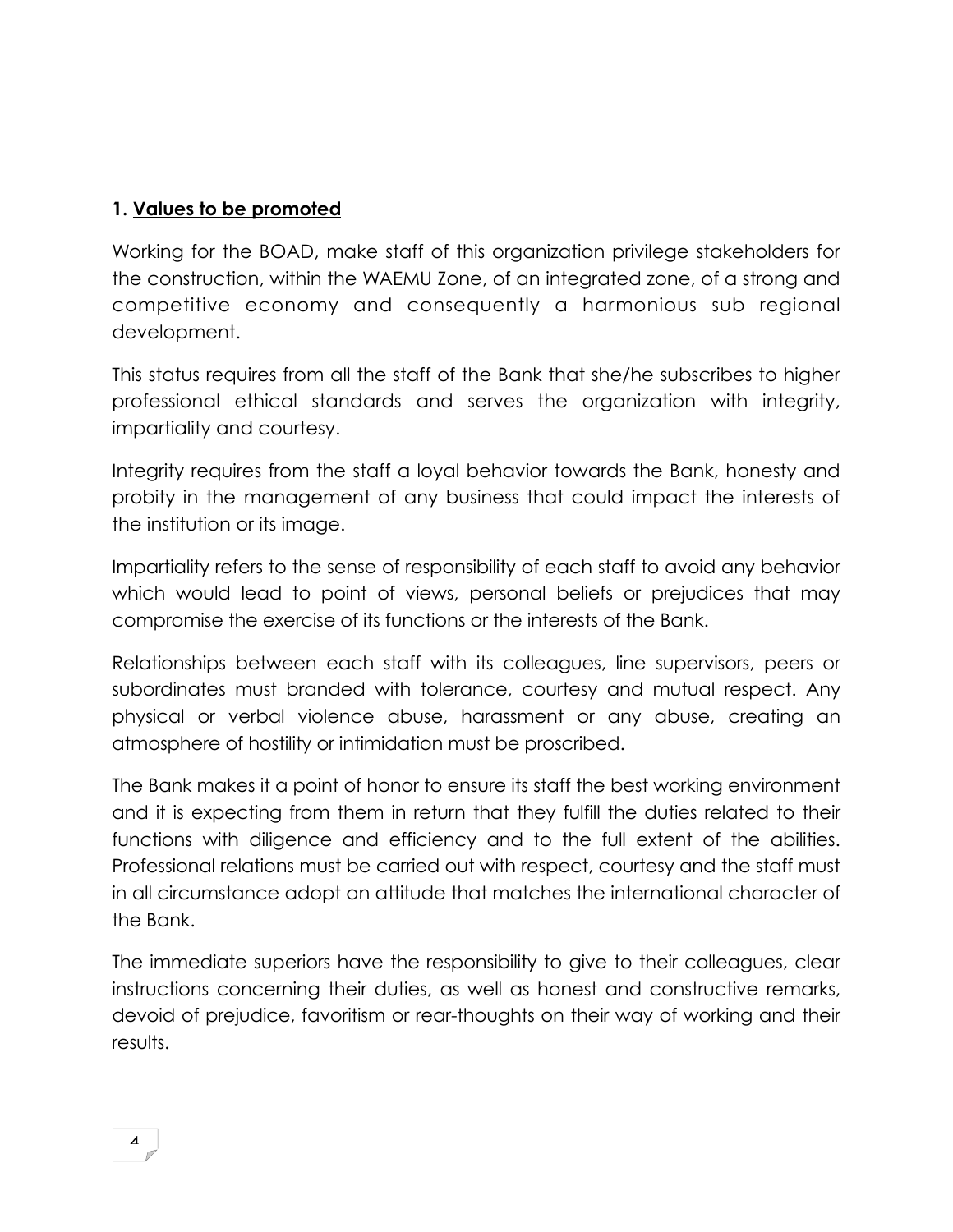### **1.1. Equality of chances and non-discrimination**

The Bank shall ensure to its staff equality of chances and the respect of dignity and proscribe any discrimination.

Are particularly targeted, unlawful discrimination based on sex, race, color, ethnic or social group, genetic features, language, religion or conviction, political opinions or others, the belonging to a national minority, wealth, birth, disability, age or nationality, as well as in general, the way in which the staff of the BOAD chose to carry out their private life, as far this its remains compatible with the principles set forth in the rules and Regulations of the staff.

### **1.2. Fundamental rules**

In the performance of their duties with regard to the Bank, the staff is particularly required to abide with the laws and regulations in force; observe the rules, proceedings and guidelines adopted by the Bank, including those set forth in the Constitution and the regulations, administrative provision applicable to the staff of the Bank Code of ethics.

In particular the members of staff of the BOAD are required to observe the basic principles as follow:

- Act in all circumstances in the interest of the Bank, without being influenced by considerations or personal relationships;

- avoid any situation that could give rise to a conflict of interest and in case of doubt or difficulties, inform the ethics committee

- observe professional secrecy

- respect the dignity and the private life of other staffs of the BOAD

- respect assets which are the property of the Bank et in general, make a proper use of the resources make available for the execution of duties ;

- do not override the assigned duties, nor violate the rules relating to authorized signatures;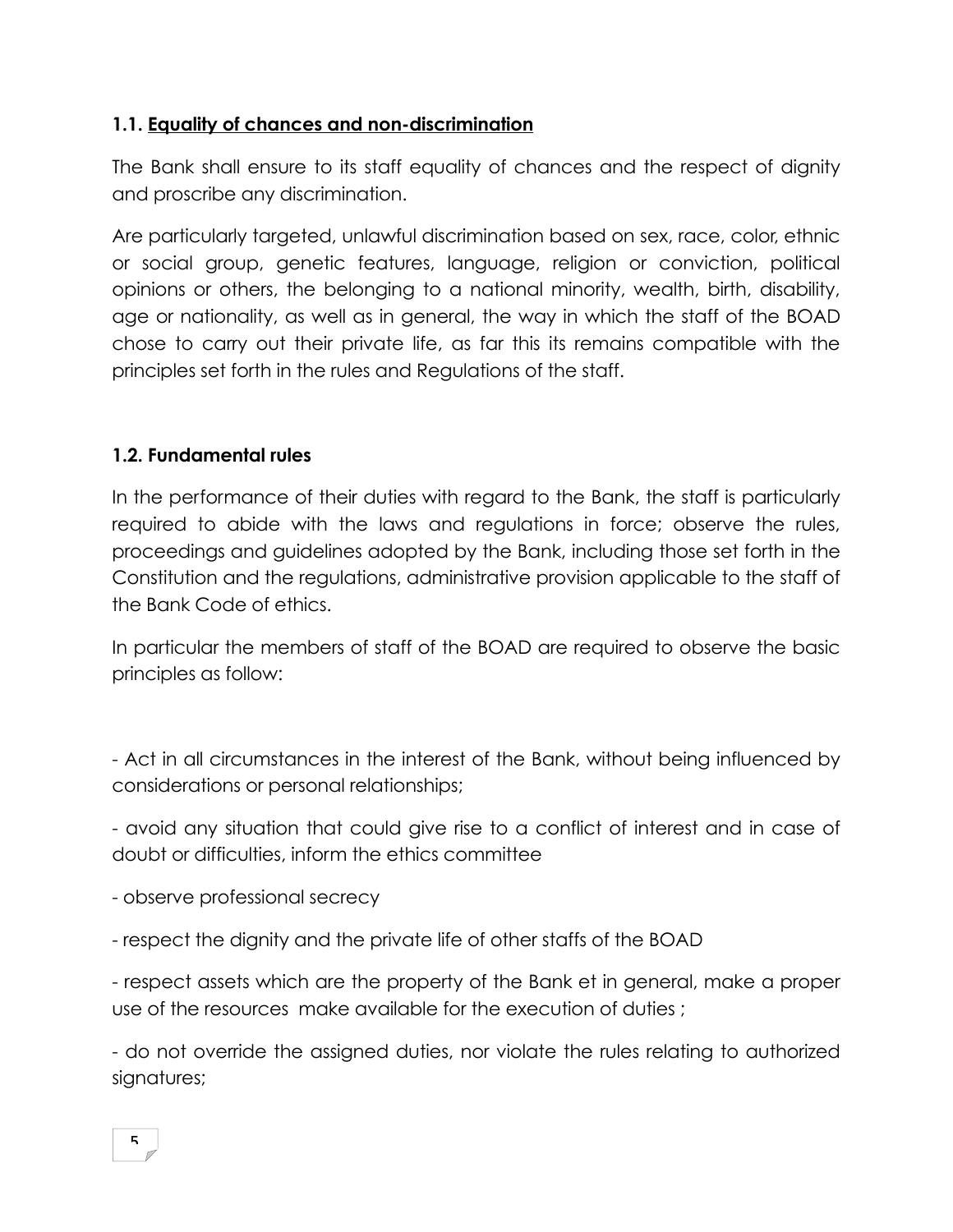- remain fully responsible to the duties assigned and exercised an adequate supervision and control.

The Bank recognizes that in certain circumstances, the staff can be found embarrassed and rightly about action to be taken to conform to the principles of professional ethics. The purpose of the code of conduct is not to bring an answer to all situations that may arise, but to only give general guidelines.

In all cases, and to be cautious, the staff of the BOAD must exercise to the best of their judgment and try to assess beforehand how the conduct they propose to adopt or the reaction they will have in front of a particular situation can be perceived or interpreted by media and/or the use that a third party, not well positioned, can make of it, with regard to the Bank. When in doubt, the staff concerned shall as soon as possible recourse to the ethic committee for advice.

### **2. Interpersonal relations**

### **2.1. Basic principles to be respected in working relationships with colleagues**

The Bank intends to promote working relationships bases on loyalty and on mutual confidence. Collegiality, mutual respect and courtesy should characterized the relationships between colleagues, whatever the hierarchy level. In addition, all the staff of the BOAD should have a behavior, respectful of the cultural diversity that prevails within the Bank.

#### **2.2. Behavior vis-a-vis the subordinates**

Top officers are require to ensure for the proper execution of the duties assigned to their working units. It is also for them to create a conducive environment for good working relationships and to prevent emergence of personal conflicts. The treatment and the appreciation of the subordinates should be respectful of people and free of any favoritism. Critical comments must be straightforward and honest, without references or disguise threat.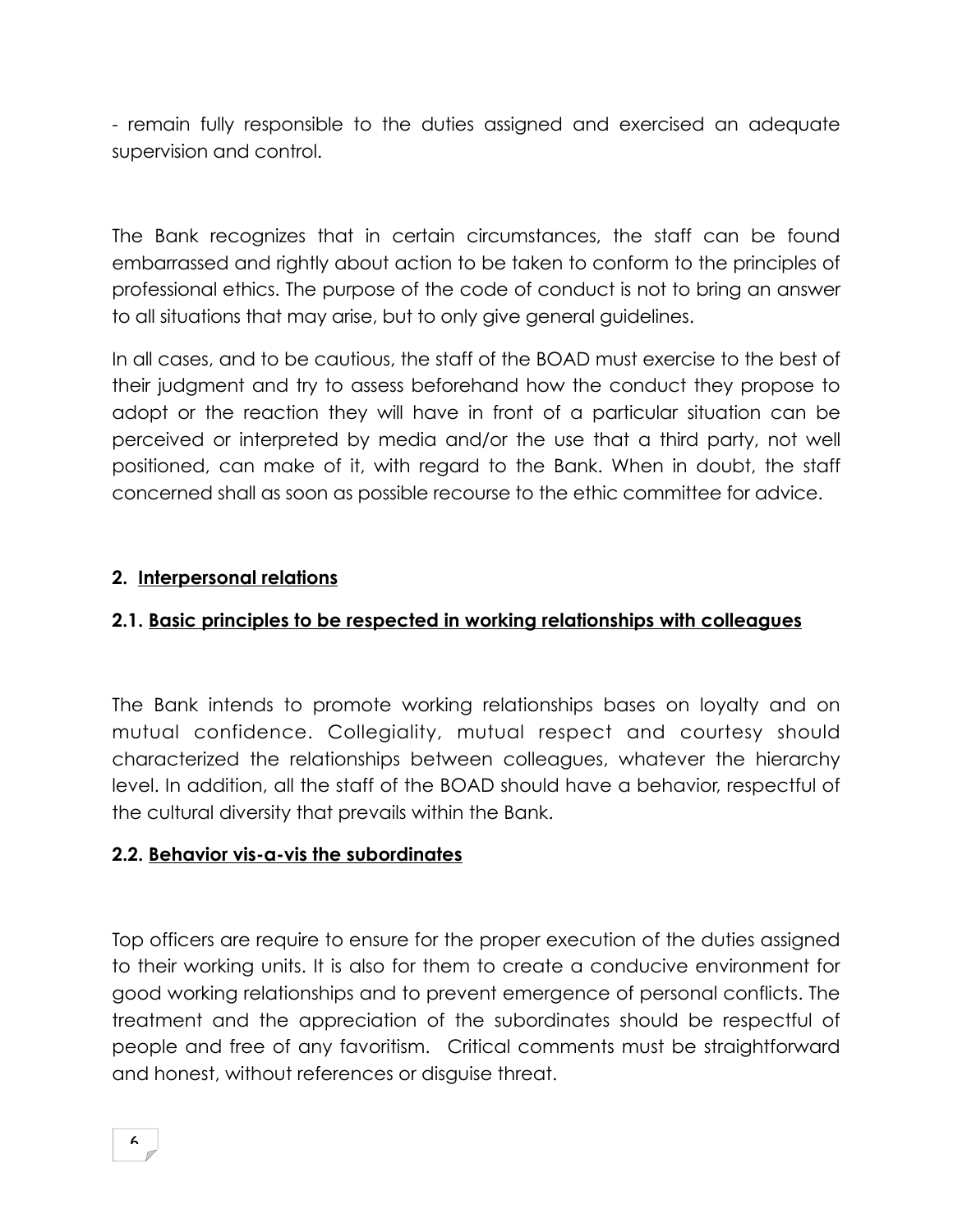In the event of serious challenges with a colleague in the execution of duties assigned to him, the Director in charge of Human Resources should be informed without delay.

## **2.3. Behavior with regard to top officers**

The members of staff of the BOAD are required to give respect to the top officers and to execute with loyalty the duties assigned to them, for as much as those are still on duty. Theirs suggestions and constructive criticism are welcome.

Any member of staff, who in the execution of their duties assigned to them, has serious challenges with her/his superior, has the right to recourse to the Director in charge of human resources, without being criticized.

### **2.4. Behavior between colleagues**

The Bank encourages the members of its staff to exercise sound spirit of cooperation in good faith. The disinformation or withholding of information, the unjustified refusal to cooperate with colleagues, as well as in general, obstruction behaviors or systematic abuse are strictly discourage at all levels.

### **3. Relations with the outside world**

# **3.1. Confidentiality**

The general obligation of confidentiality applies to the activities of the members of staff of the BOAD, within as well as outside the Bank.

This obligation is included in the rules, policies and the guidelines on classification and information dissemination within the Bank, which are communicated to the staff and also concerning classic documents on paper as well as electronic files.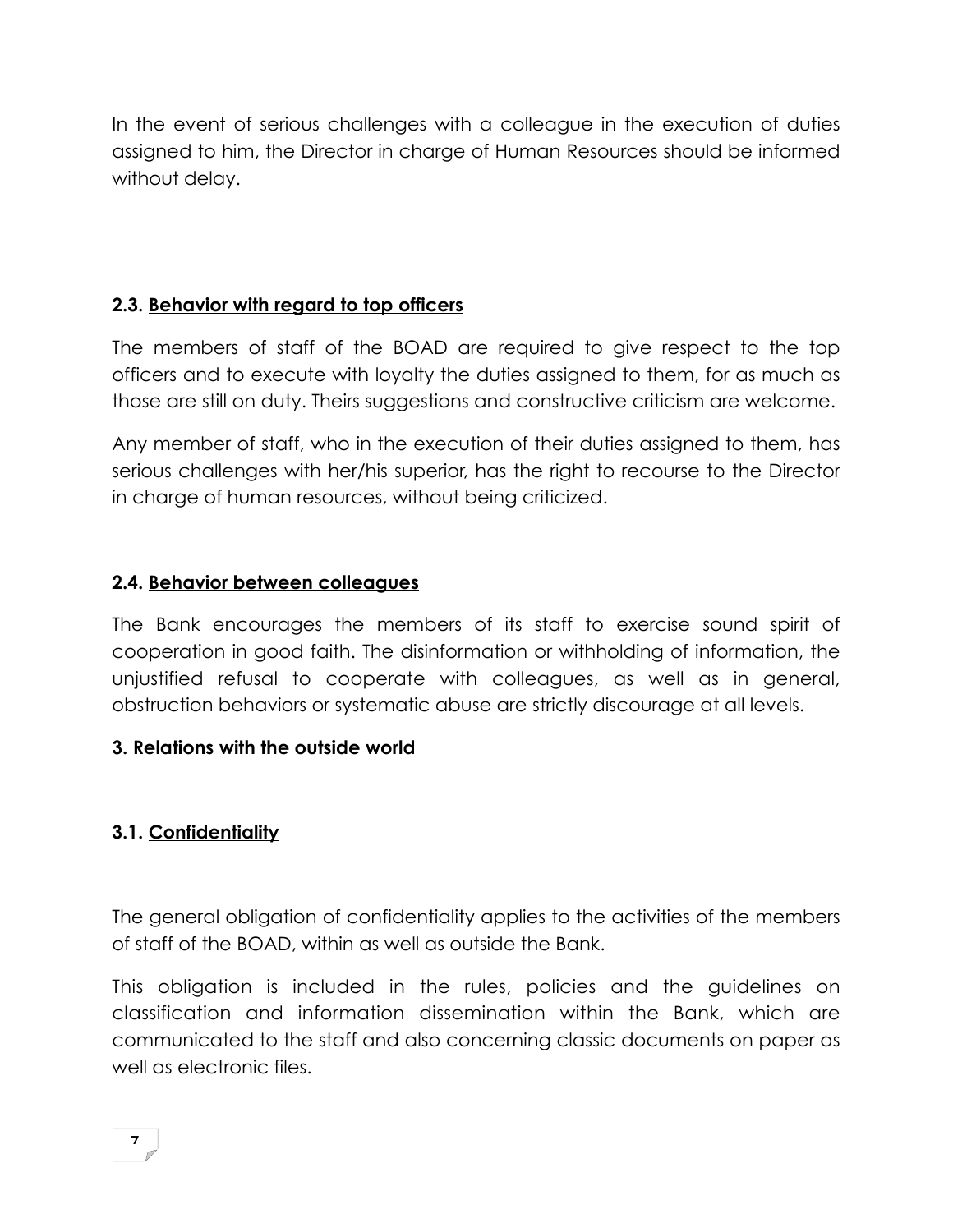Special measures are taken to enforce the confidentiality of nominatives data, in particular to guaranty for the people concerned the right to have access to these information and if possible, that to rectify them, according to the principles provided in the regulation relating to the protection of physical persons against the handling of personal data by institutions and the free circulation of these data.

The members of staff of the BOAD must meet the obligations of confidentiality concerning information received in the course of their duties, in conformity with the rules, policies and guidelines of the Bank on that matter. They remain subjected to this obligation after the termination of their employment in the Bank.

This obligation is expressed in particularly strict terms. It reflects the banking nature of the institution and contributes to the establishment of trust relationships with the borrowers and other partners of the Bank.

### **3.2. External activities**

The members of staff of the BOAD must devote their professional activities to the service of the Bank, in accordance with the rules, policies and relevant guidelines. The members of staff of the BOAD cannot, without the prior authorization of the Bank, exercise another professional activity out of the Bank.

The Bank refuse to grant this authorization, when it consider that the activity concerned run the risk to adversely affect the good performance of the duties of the staff.

The exercise by the members of staff of the BOAD, of an external activity, dully authorized shall not result to an abusive use of the resources of the Bank, nor rely on the illegal use of the name, reputation or the financial support of the Bank.

### **3.2.1. Voluntary or associative work**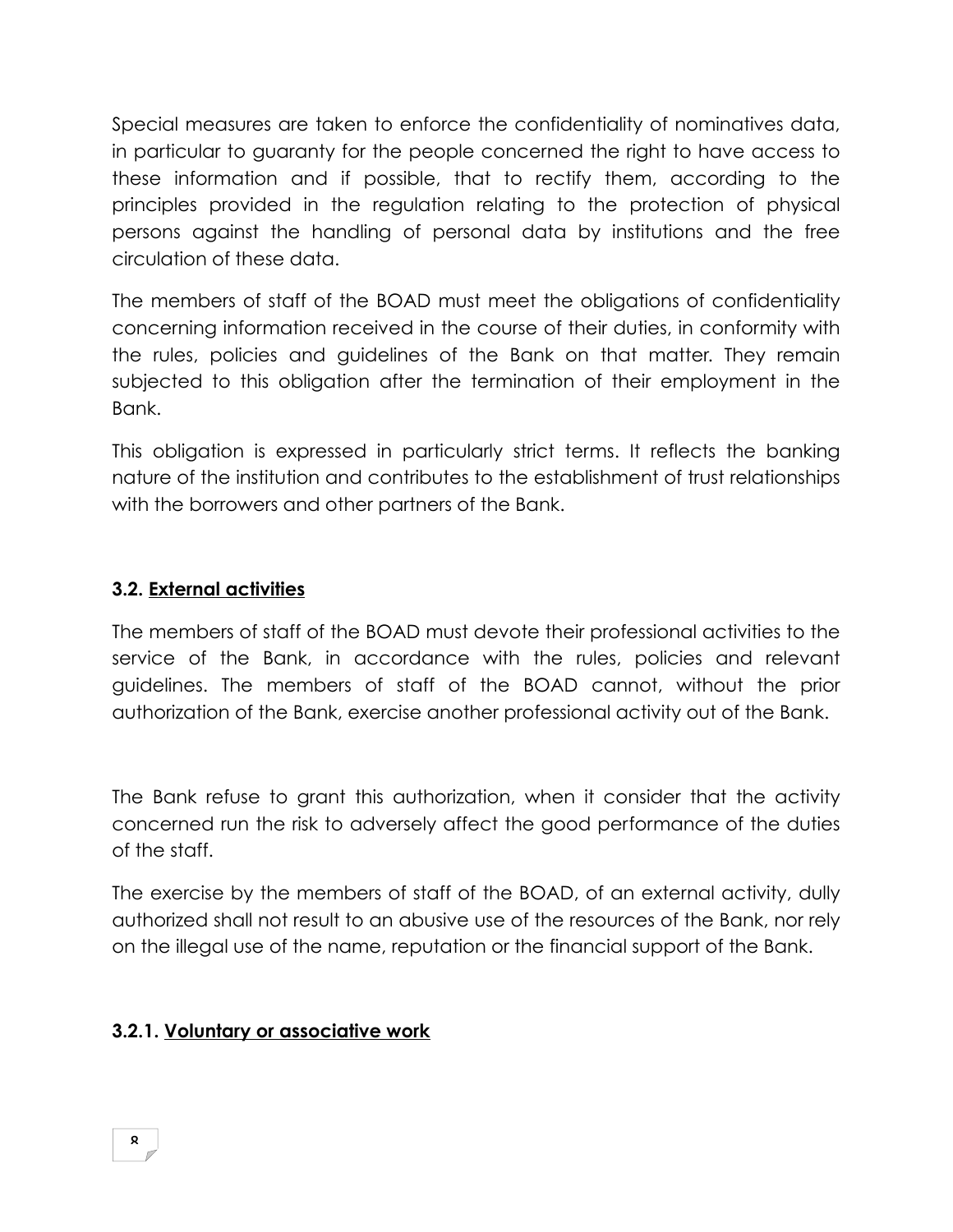The members of staff of the BOAD can during their spare time, carry out benevolent or associative work for a charitable, religious or educative association or for any other non-profit organization. The members of staff of the BOAD can also accept responsibility function, non-remunerated within such associations or organizations, as far as these functions remains compatible with their work at the Bank, as well as with the other provisions of the Code of Ethics, the Constitution and the Staff regulations.

### **3.2.2. Education and research**

The members of staff of the BOAD are encouraged to devote themselves to education or research activities in particular on subjects related to their work.

They can, for instance make a presentation during a conference, write some articles or books and carry out any other similar activity of intellectual nature, provided that these activities remain in line with the Constitution, the staff regulations and the Code of ethics, in particular with regard to confidentiality.

#### **In an official capacity**

The Bank can decide that some types of education or research constitute an official activity.

If that is the case, the member of staff shall not accept any kind of external remuneration and the amount perceived from this work, if any, including – but not limited to – copyrights, are reassign without delay to the Bank. The member of staff can however be authorized to accept that the organizers of the event and not the Bank, take in charge their traveling or stay expenses.

#### **In a private capacity**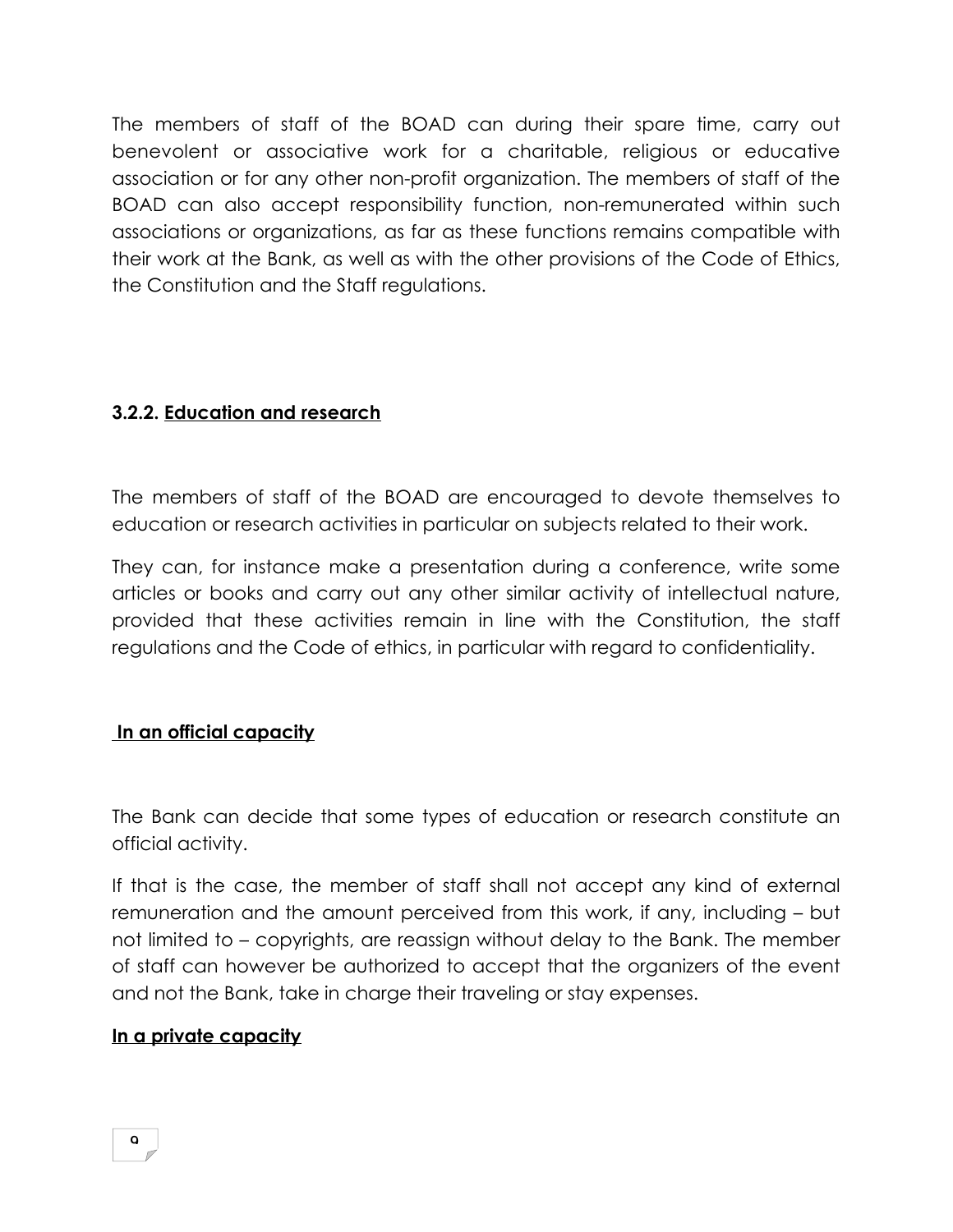In case of member of the staff is authorized to exercise an education or research activity in a private capacity, he can accept a remuneration or a reimbursement of expenses. In this case, the amount corresponding to the remuneration or the reimbursement must be declared before the Ethics committee. The activity in question must however remain in compatibility with the duties of this member in the service of the Bank and be carried out during spare times, without recourse to the resources of the Bank.

# **3.2.3. Political activity**

The members of staff of the BOAD shall not undertake a political activity, inconsistent with the independence and the impartiality that their duties require, in accordance with the provisions of the staff regulations. Except for activities such as voting and legal political contribution, they must obtain the authorization of the Bank in order to be eligible to apply for elected public offices.

### **3.3. General principles to be observed in the relationship with the external world**

The members of staff of the BOAD, whatever their level, can, by their actions, adversely affect the notoriety of the Bank. They must observe worthy and irreproachable, during any professional contact with the external world.

In carrying out their professional duties, the members of staff of the BOAD must demonstrate professionalism and courtesy in all the forms of oral and written communication, including emails, exchange on internet, electronic forums or any other means of electronic communication.

### **3.3.1. Loyal practices**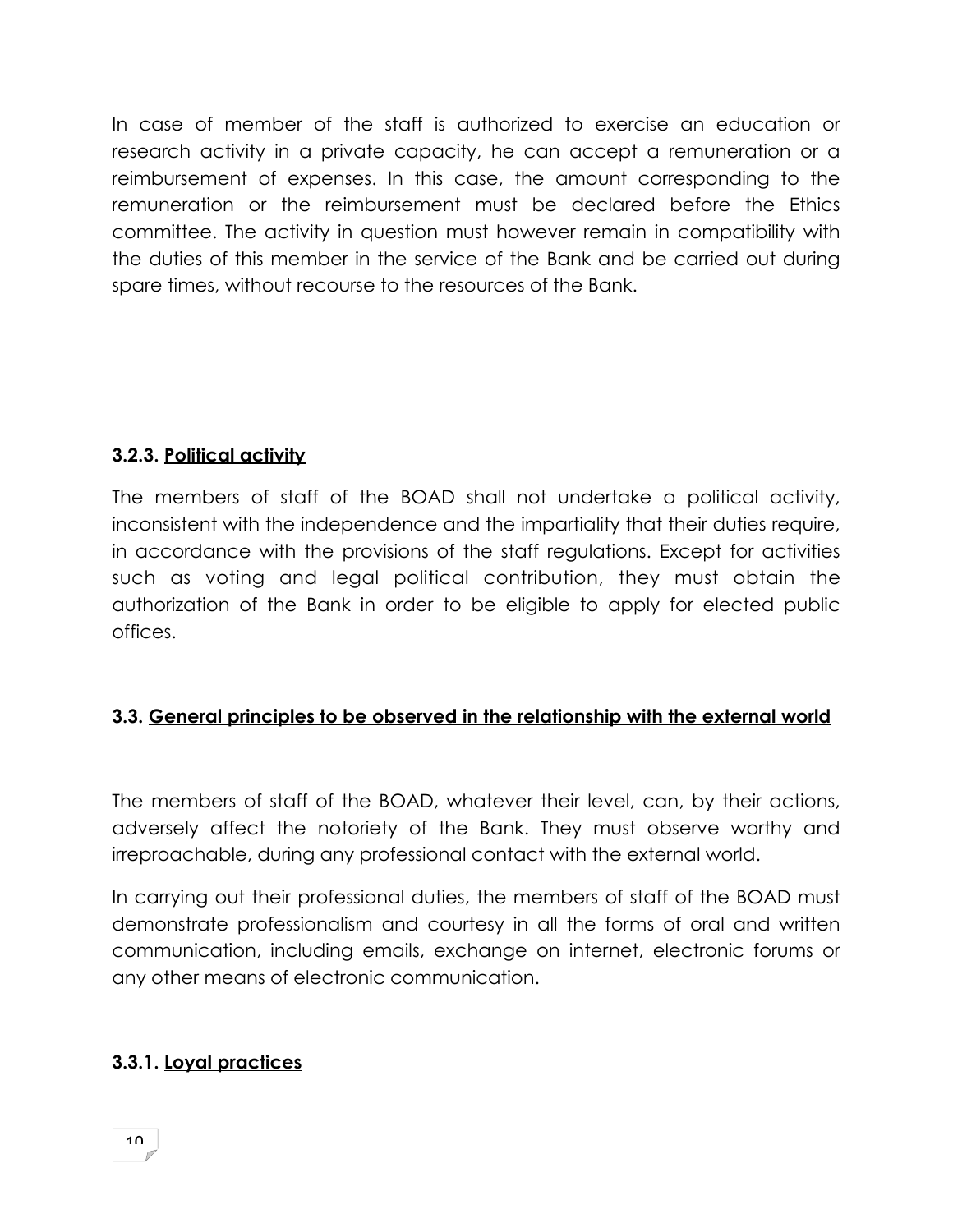The members of staff of the BOAD must in all circumstances, endeavor to deal with loyalty and good faith with third parties, and in particular with business partners and the stakeholders of the Bank.

### **3.3.2. Communications with the external world**

The members of staff of the BOAD must avoid to take position or to express points of view which might cause the Bank embarrassment or to show a wrong impression, to engender doubt with regard to its policies and practices, or to give rise to unfounded hopes, concerning the possible grant or the modalities and condition of a loan or any other operation or transaction with it.

When a member of staff in the performance of his/her duties has to express him/ herself on issues relating to policies conducted by institutions or agencies of the community or to the relations of the Bank with these institutions or agencies, she/ he must observe an appropriate reserve, in compatibility with the community status of the Bank.

### **3.3.3. Speeches, conferences and other communications**

When a member of staff acts otherwise than a representative of the Bank, he/ she must specify that the views and opinions that he/she expresses do not necessary reflect those of the Bank.

### **3.4. Independence**

The members of staff of the BOAD shall not accept:

- instructions from a government or from any other entity or person, external to the Bank, in accordance with the provisions of the byelaws ;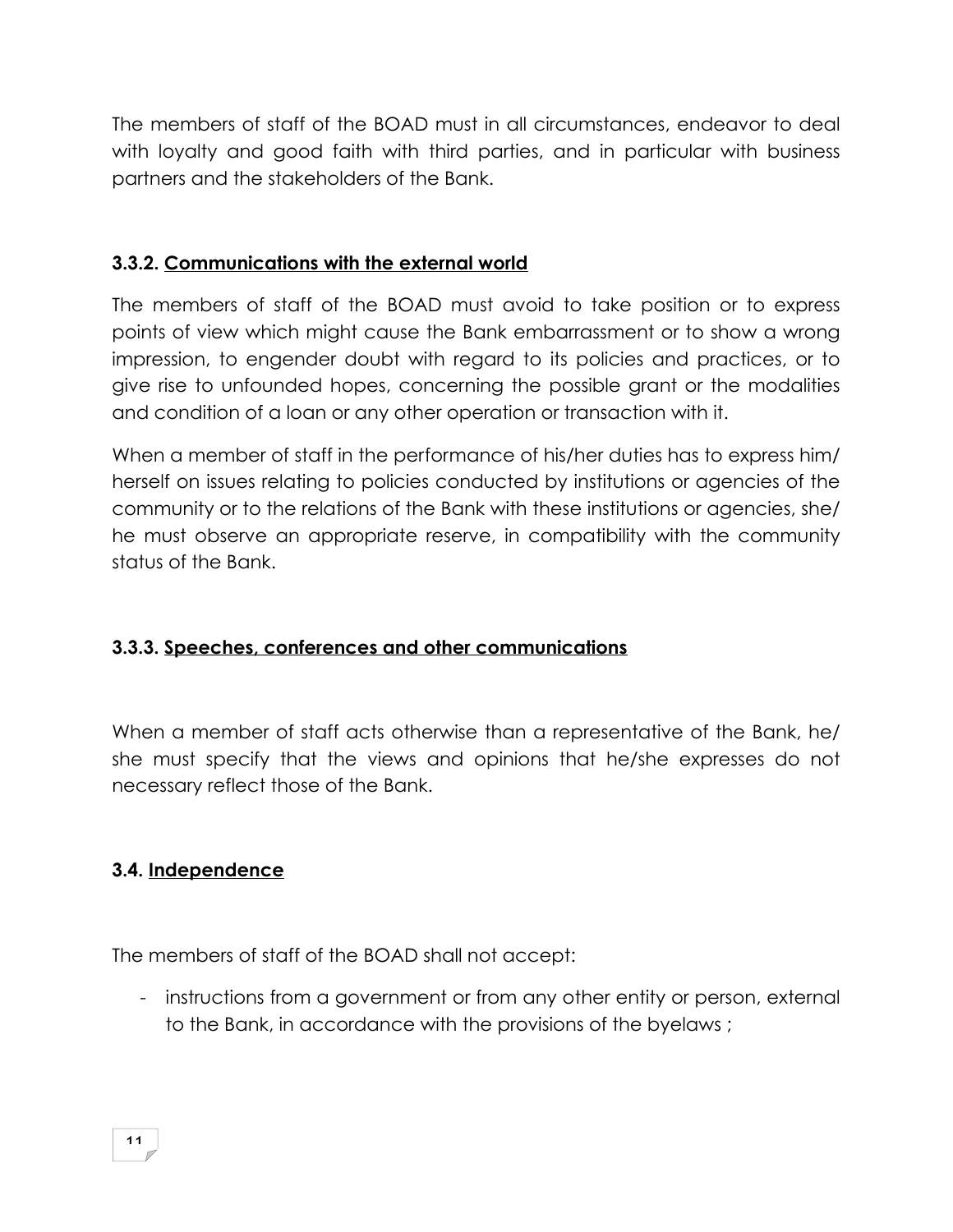- a financial interest in a transaction of the Bank, in whatever form (compensation, commission, favorable purchase or sales conditions, gift or others).

However, they can, prior to approval:

- undertake any kind of service with any public or private entity other than the Bank, including a public administration or another international organization;
- accept a job and/or remuneration form any public administration, entity or commercial person or other, in relation with their function or their employment in the Bank.

#### **3.5. Conflicts of interests**

The members of staff of the BOAD must avoid situations which might give rise to a conflicts of interests, e.g.; any situation where private or personal interests are likely to influence the impartial performance and the purposes of their duties or might make it appear. Private or personal interests are namely any actual or potential advantage for themselves, the members of their families, their other parents or their circle of friends and acquaintances.

In particular, if a member of staff who is taking part in works concerning a loan operation, guaranty or any other operation of the Bank, for a direct or indirect personal relationship or an interest relationship with a potential beneficiary of this operation, he is required to make an immediate statement to the ethics committee. He is also required to make this statement if the personal relationship or the interest link are developed after the operation in question.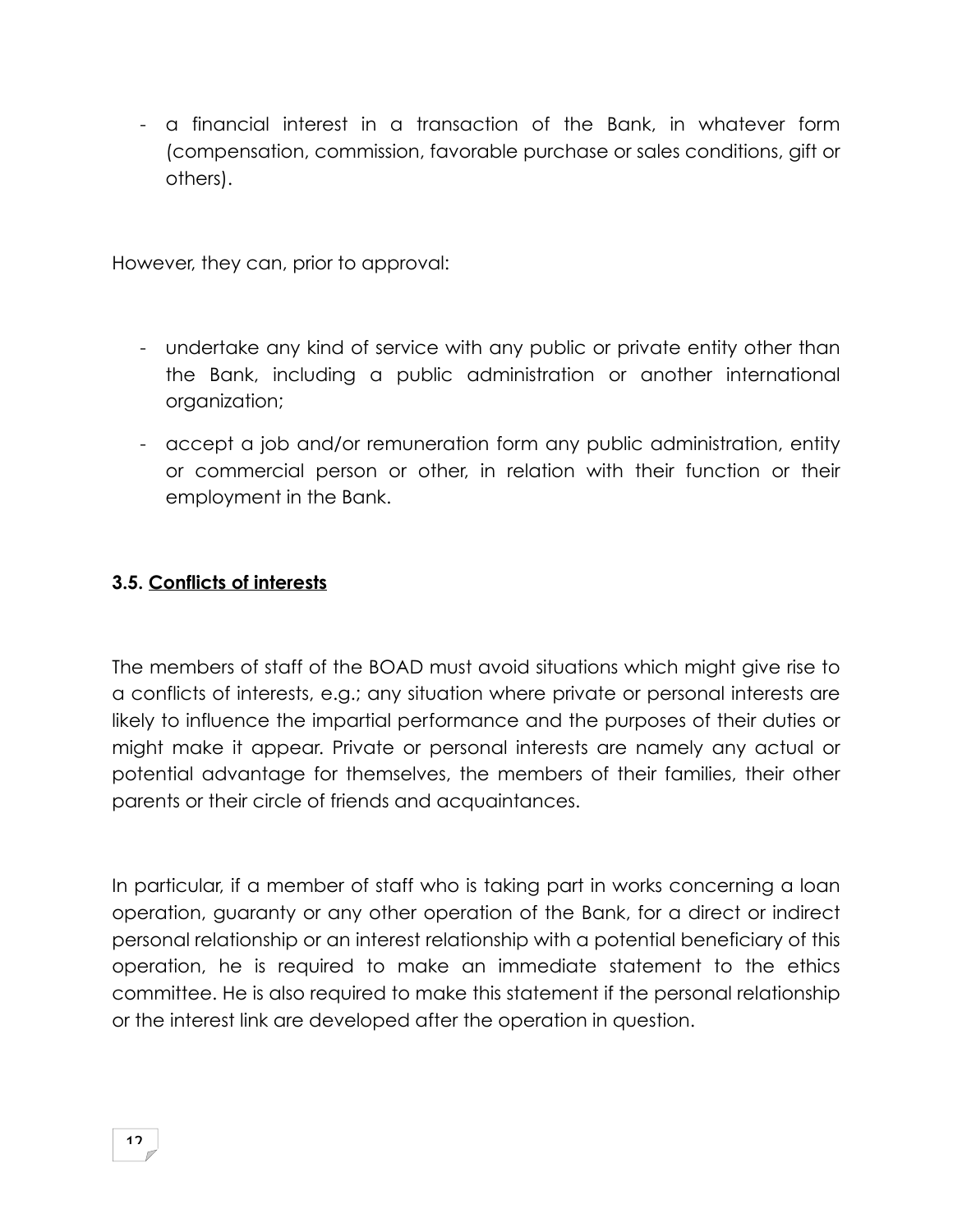Any member of staff who is in a situation which can give rise to a conflict, or the perception of a conflict between his interests and those of the Bank, is required to make the statement to the Ethics committee.

Situations of this type can be many and different, they include for instance, to negotiate or to work with a consultant who is a parent or who employs or could employ a parent or apply for a loan originating from a company in which the member of staff of the BOAD is maintaining some relationships or significant personal interests.

### **3.6. Gifts and various benefits**

No member of the staff cannot request, receive or accept from an external source to the Bank, any benefits whatsoever, direct or indirect which is related in any respect with the function of the Bank.

This regulation is first of all intended to protect the staff of the BOAD to safeguard the reputation of the Bank and to improve transparency. It concerns tangible bonus (goods and services) as well as intangibles (such as nonprofessional invitations and privileges of the same type), including, if any, those offered to a parent of the staff.

Therefore, it is advisable to discourage a priori the granting of any gift which should have more than a symbolic value – of course, gifts of negligible value, such as diaries, calendars, small office equipment, etc. can be accepted. The potential beneficiary must inform the person showing interest to offer him any kind of benefit of the existence of this procedure.

In any event, any member of staff who will receive gift or a benefit which value is any other thing than symbolic, i.e. more than cfa f 50.000, must as soon as possible, after receiving the gift or the gratification in question, and whatever its nature, inform in writing the Ethics committee through the form provided for this purpose.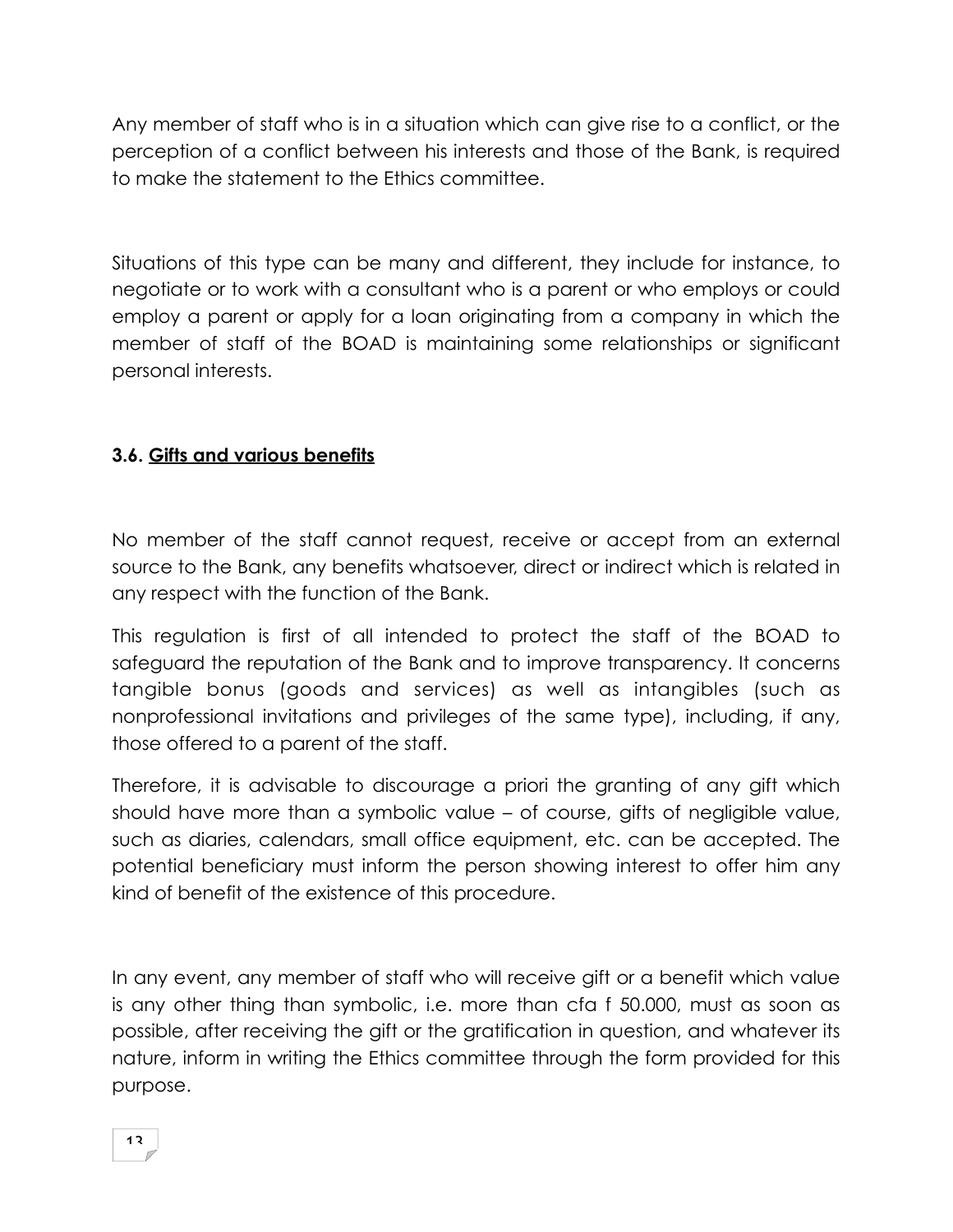The ethics committee, with regard to the nature of a gift and after consultation with the Director of Human Resources, will decide the destination of this gift. The number of gifts from a same source during a given year are recorded.

However, it is acknowledge that some cases exist where the denial can embarrass the donor, with regard to the differences existing in the business culture or some particular circumstances. In such a case, the member of staff can accept the gift or the gratification, but must inform the Ethics committee without delay, by making a written statement, mentioned above and act according to the opinion of this committee.

Meanwhile, meals, drinks and receptions within the framework of a meeting or any other occasion related to work, can be normally accepted, provided that:

- they were not requested for;
- they are offered strictly for a professional purpose;
- the presence of the staff is related to its functions;
- the level of expenses incurred on that occasion is reasonable and common in the context of business relationship;
- the frequency of this type of invitation by the corresponding party is not excessive with regard to the business relationship.

#### **Other difficult situations**

There exist some cases where, we cannot truly talk of gratification offered to the staff, this one risks to be an obliged of a third party.

Are particularly targeted, participations in commercial events or celebrations, when the organizer take in charge travel and hotel expenses of the staff.

If the participation in such events or celebrations can be considered useful for the Bank, it's necessary to consult initially the Ethics committee and specify clearly the justification on the corresponding mission statement, a copy of which will be sent to the Ethics committee.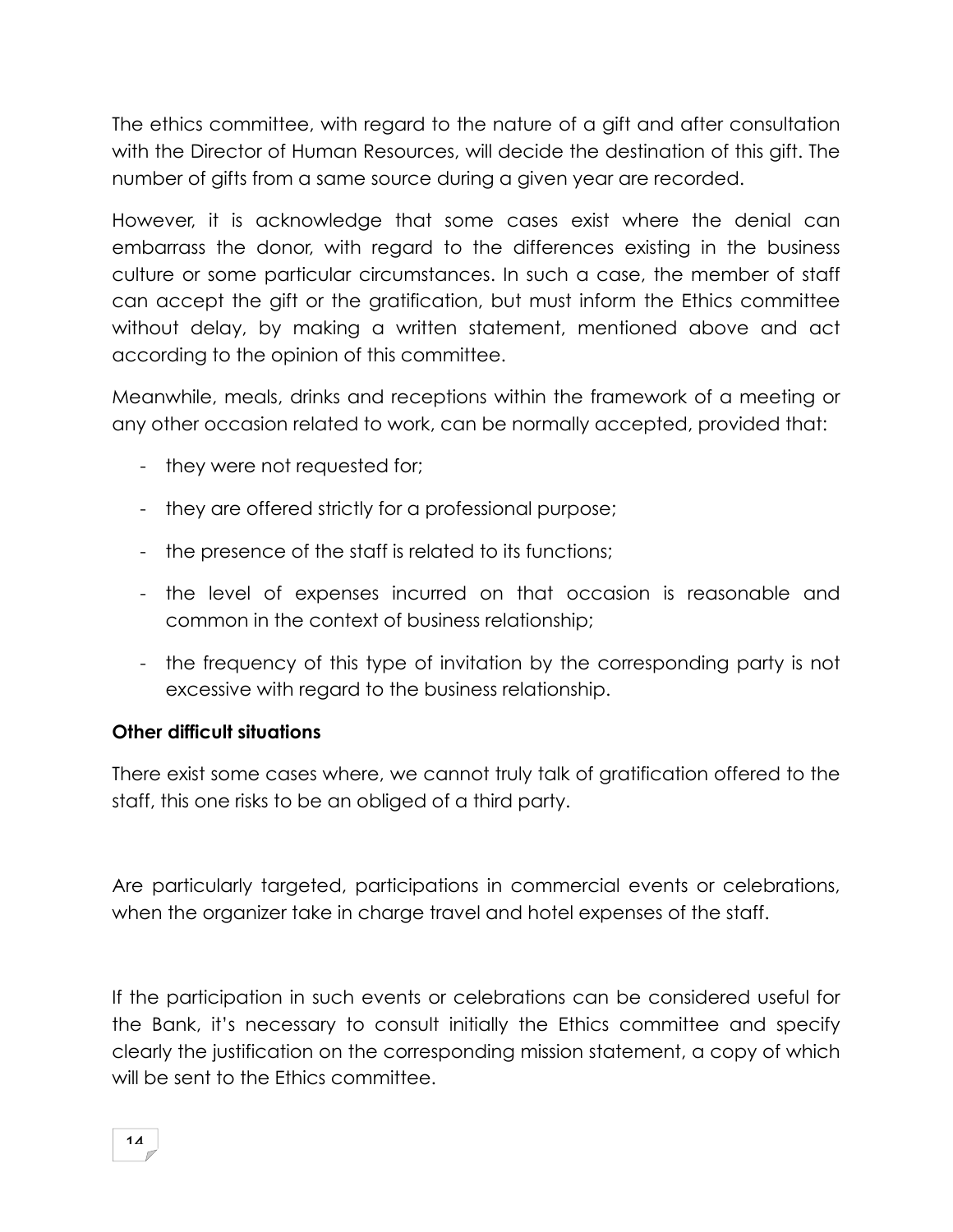### **4.1 Personal benefits**

The members of staff of the BOAD cannot use their decision-making power, their influence, the professional information they possess or their capacity as a staff to obtain personal benefits whatsoever. This is not applied:

- to benefits to which the public itself has access;
- to benefits which the member of staff of the Bank can have, under particular regulations ;
- benefits which the members of staff of the Bank can have under an agreement between this staff and a third party;

#### **4.2. Sensitives positions**

Positions that one can consider as "sensitive", according to the procedures established are those where there is a risk that their holder use his/her decision power or influence and try to obtain whatsoever personal benefit. The criteria allowing to identify a sensitive position are as follow:

- participation in negotiations (with corresponding parties in the operations of the Bank);
- budgetary responsibilities (when significant budgets are on stake and that the staff has a decision-making power over some budgetary positions):
- consequences over financial statements;
- the image (important impact on the image of the Bank and protection of the situation of the Bank) ;
- the level of supervision (if the staff has an important role in the supervision mechanism of the Bank);
- the level of confidentiality (enforcement of highly confidential information or dissemination of privileged information) ;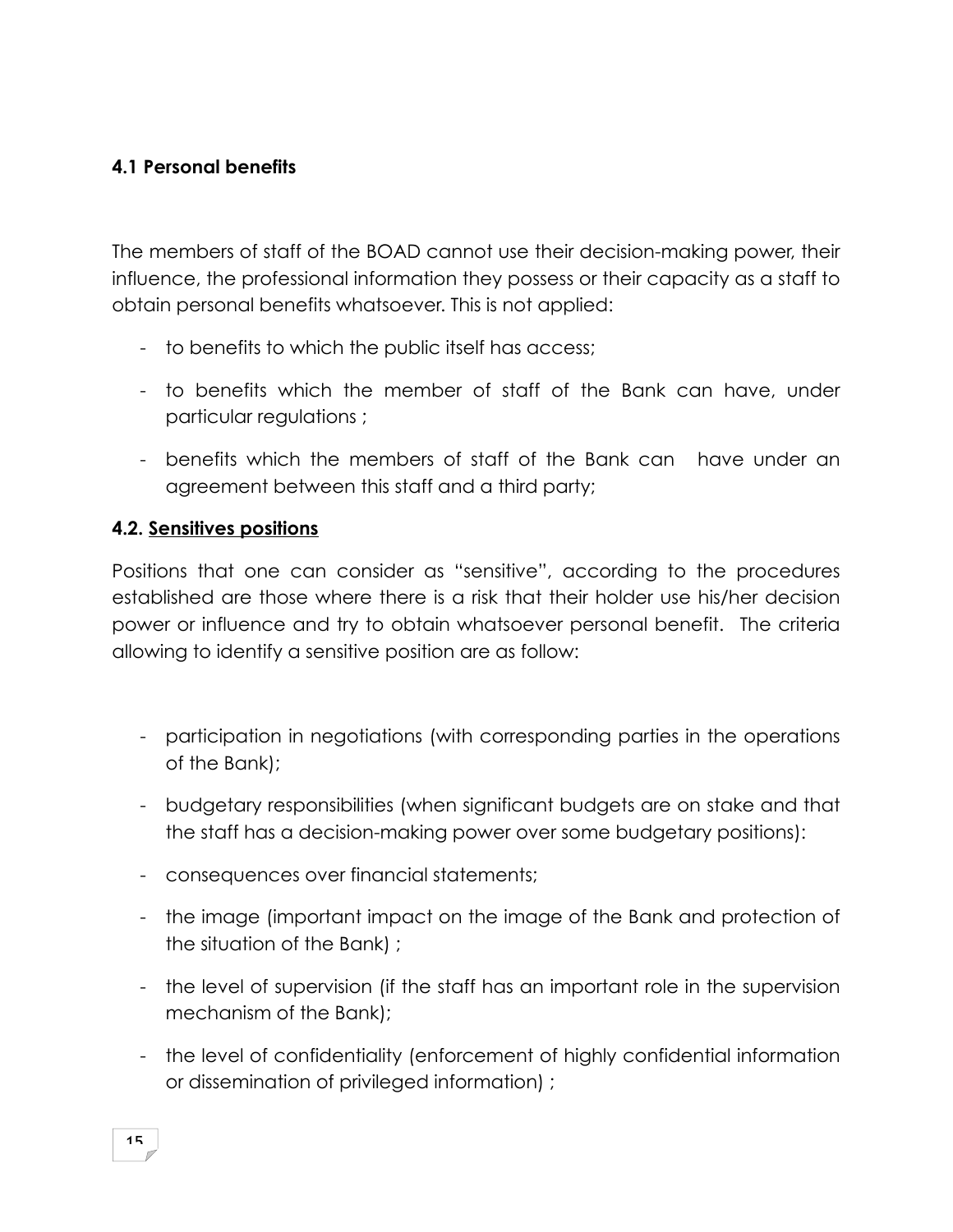- access to the information processing systems (if the staff knows very well some sensitive information systems and has a privileged access) ;
- the power of selection and posting of the staff;

# **4.3. Indebtedness**

Any member of the staff who incurs a debts towards a company or an organization with which he/she maintains some relations on behalf of the Bank, or who in a general manner, find himself in a difficult financial position or excessive indebtedness, is required to make an immediate statement to the Director in Charge of Human Resources.

He will ensure, in conjunction with the directorates concerned, that the staff who find himself in the situations mentioned above, be discharged of files likely to constitute situations of conflicts of interests.

### **4.4. Privileged information – self-dealing abuse**

The members of staff of the BOAD, within the framework or in the performance of their functions, have access, directly or indirectly to privileged information, or possess such information concerning (i) some companies or organizations with which they are directly or indirectly in relation; (ii) securities of any kind, either they are issued by these companies or organization or by the Bank, shall not disclose to anyone those privileged information, unless this disclosure is done in the normal process of the performance of their function, job or duties

Also, they shall not use these privileged information, directly or indirectly, to carry out, advise or advise against some operations over those securities for their own benefit or for another person.

By privileged information, one understands an information which has not been made public, which contain specific indications concerning one or many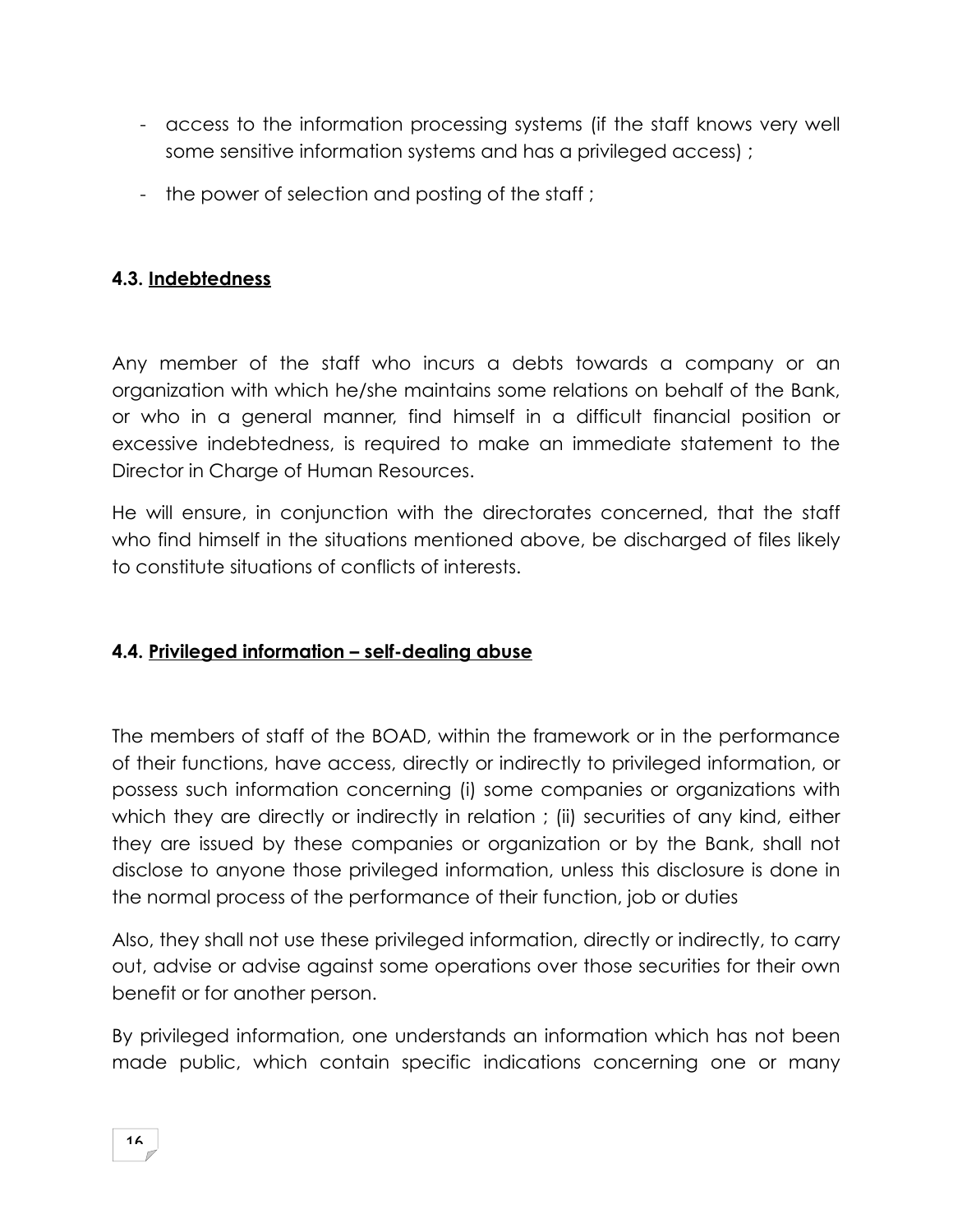issuer(s) or one or many security(ies) and which, it is made public could influence in a sensitive way the trend of this or these security(ies).

Any member of staff, who has been led to do some transactions on some financial instruments, within the framework of his/her job and who reasonably suspect the existence of a self-dealing abuse concerning one of his/her transactions, must inform the Ethics committee without delay.

The Bank establishes appropriate barriers in or order to mitigate the flow of information of this type, coming from departments which usually have access to the information (Capital markets, Financings and credit risks) and to those who negotiate security (Treasury). The establishment of these barriers by the Bank does not affect nor limit whatsoever the professional duties of the members of staff concerned of the BOAD.

# **4.5. Professional transactions / private transactions**

The members of staff of the BOAD cannot use official communication means, nor the professional contacts of the Bank to manage their personal business. This prohibition is intended to avoid any risk of confusion between professional transactions and private transactions. For example, the use of the letterhead paper of the Bank for personal correspondences is strictly prohibited.

#### **4.6. Private investment**

The members of staff of the BOAD, in all circumstances must manage their personal finances in full respect of the provisions of the staff regulations and the Code of Ethics and in full compliance with them. They must take into account the interests of the Bank and ensure that the way they manage their personal finances will not pose a risk of reputation.

Consequently: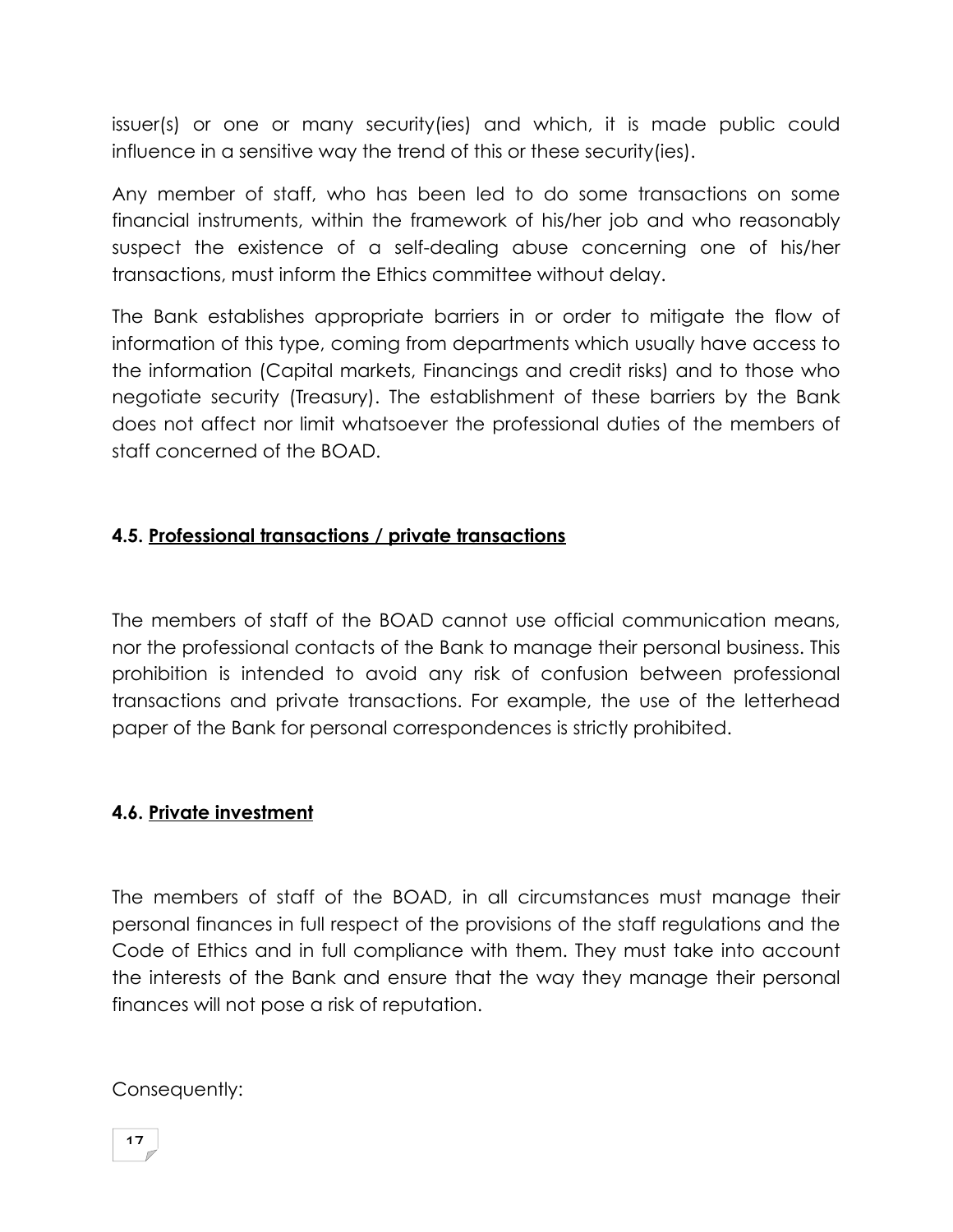- (a)subject to the restrictions mentioned in the Constitution and the staff regulations and the Code of ethics concerning privileged information, remunerated external activities, the use of the resources of the Bank and conflicts of interests in general, the members of staff of the BOAD are allowed to carry out foreign exchange transactions, basic products and securities ;
- (b)the members of staff of the BOAD are not allowed to handle stock exchange manipulations according to the financial legislations in force ;
- (c) the members of staff of the BOAD shall notify without delay to the Ethics committee, any financial activity which is not in conformity with the Code of ethics or which could be or seems to be in conflict with their official duties.

# **5. Dignity at work**

No form of harassment or intimidation is acceptable. Any victim of harassment or intimidation can, in accordance to the policy of the Bank in terms of dignity at work, inform the Director of Human Resources accordingly, without incurring reproach. The Bank is in the obligation to show concern in respect of the person concerned and propose his/her support.

### **5.1. Psychological harassment**

It is about a repetition, during a long period, of hostile or inept statements, attitudes or behaviors, expressed or shown by one or many members of staff of the BOAD towards another staff. A rude observation, a quarrel followed by ugly statements expressed in a movement of humor, do not mean psychological harassment. However, excess of regular anger, victimization, rude observations or hurtful references, repeated regularly, during weeks or months are no doubt an indication of harassment at work.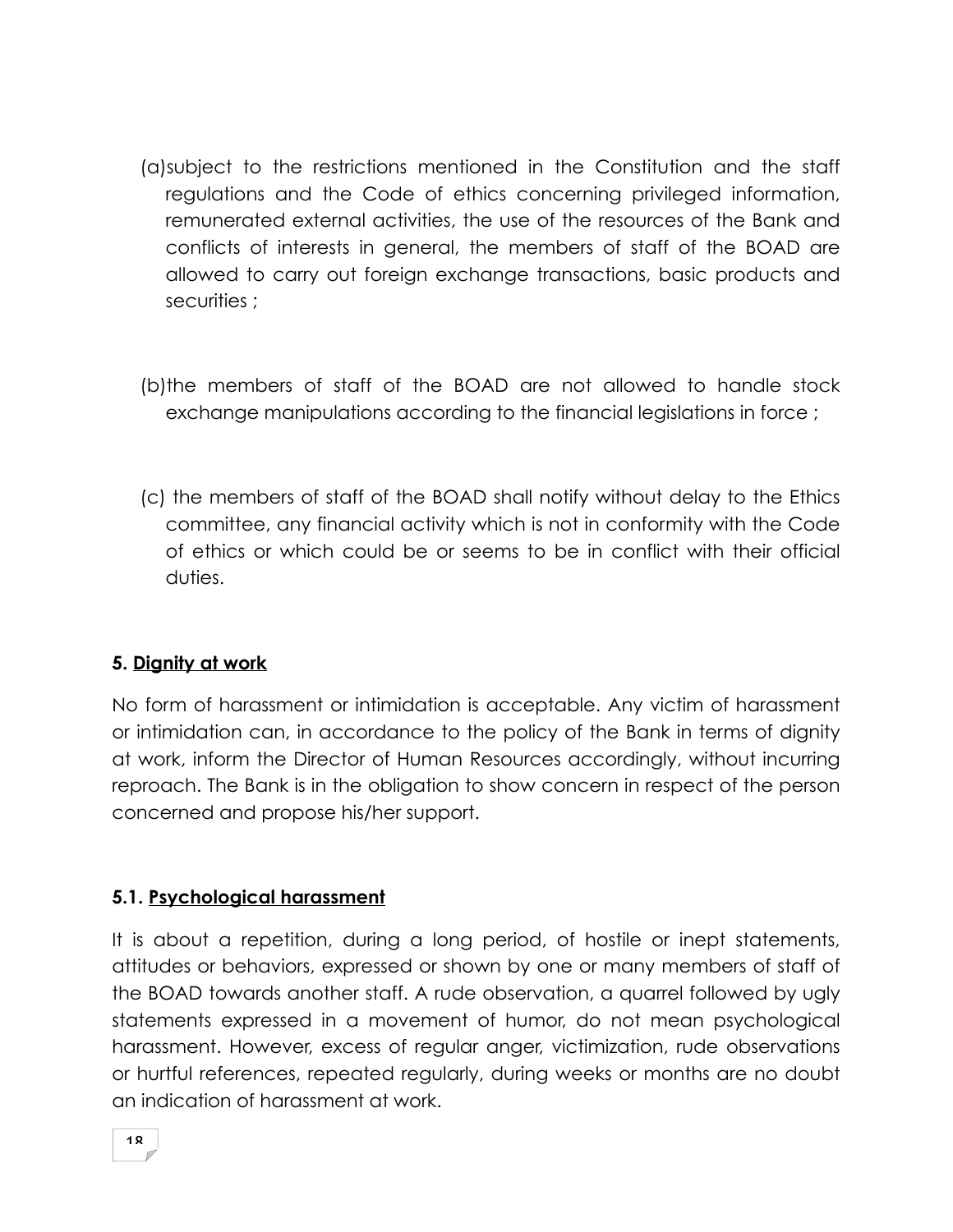### **5.2. Sexual harassment**

These are advances or persistent solicitations of sexual nature, which is clearly unwanted by the beneficiary or any statement, gesture or behavior of sexual nature, also and clearly unwelcome.

#### **5.3. Sexual blackmail**

Sexual blackmail is a particularly serious form of sexual harassment, which consist in all form of intimidation or threat, openly or hidden, towards a person over which on has authority at work or on whom one can influence recruitment, professional status or professional development and intended to obtain from this person, favors of sexual nature.

#### **5.4. Duty of assistance**

Any staff members, witness of acts, constituting a form of harassment or intimidation, has the duty to provide assistance to the victim and to inform the Director in charge of human resources about the situation, according to the procedure set out in the policy of the Bank in terms of dignity at work. Will also be considered as responsible of the situation, the staffs of the BOAD, who will, knowingly prevent or contribute to prevent the victim to express him/herself or to discredit him/her.

### **5.5. Aqqravating factors**

Where the perpetrator of a form of harassment is the victim's superior and is able to influence that person's recruitment, professional status or career development and his attitude remains unchanged after having been formally warned to put an end, he commits a fault which can lead to the termination of his employment.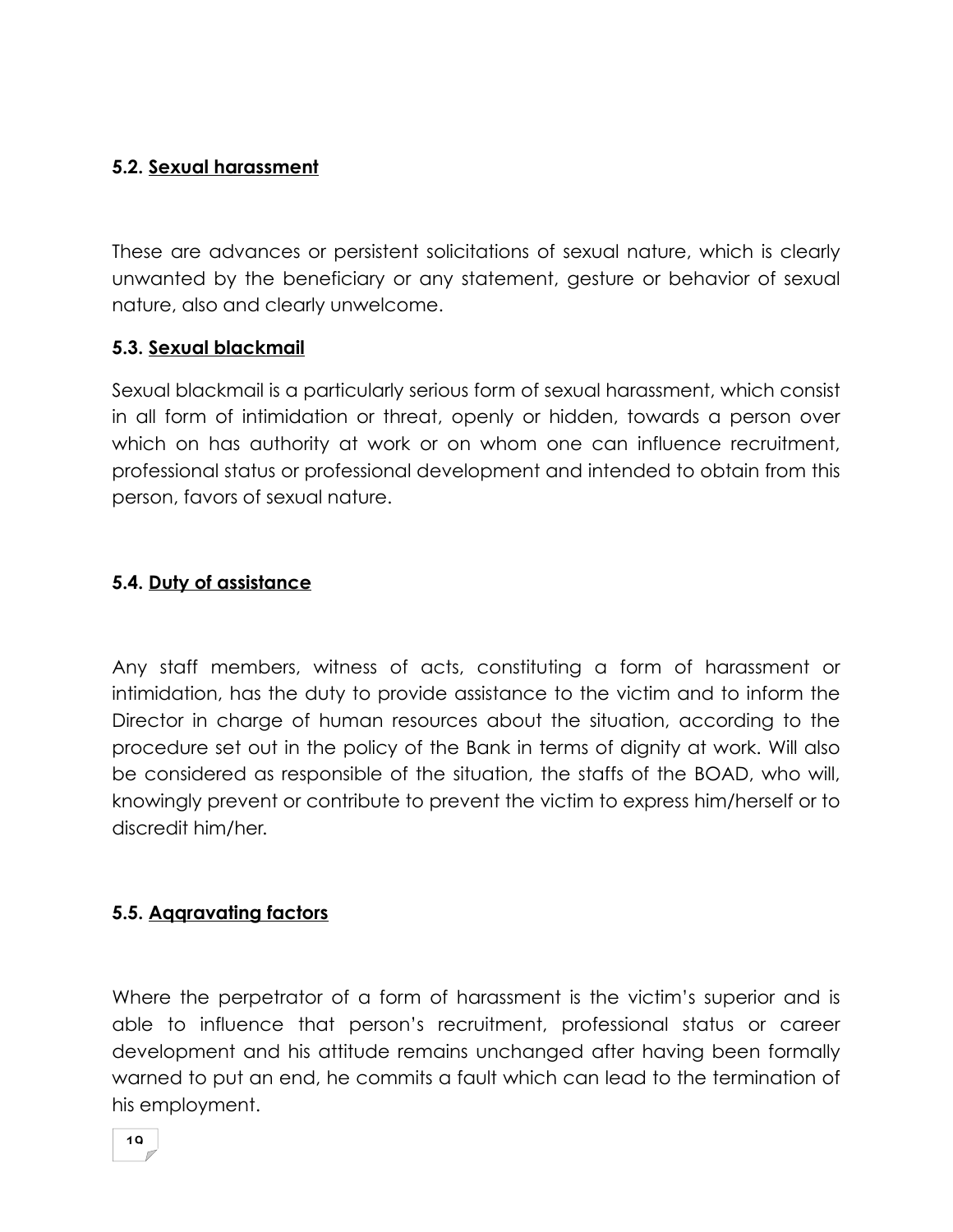## **6. Use of services and resources of the Bank for personal purposes**

Senior managers cannot request from their colleagues to carry out private duties for them and their families.

The members of staff of the BOAD are liable to respect and protect the assets which are the property of the Bank. Except as authorized by the superior, it is not allowed to leave third parties to use for personal purposes, some services or resources of the Bank, such as office equipment, photocopiers, telecommunication means, etc.

The Bank admits that these resources can in some circumstances and in reasonable limits, be use for private purposes. The superiors are responsible for ensuring that the existence of this tolerance shall not lead to abuse. The use for private purpose, outside working hours, of lap tops or other similar equipment make available to some members of the staff of the BOAD, is authorized. In any event, it is necessary to comply with the procedures provided so that the cost of some services be supported by the user, namely in terms of communication.

### **7. Administration of the Code of Ethics**

Except as otherwise provided, the Ethics committee gives his view, on the request of any party concerned, on the application and interpretation of the Code of ethics. The Ethics committee inform the Director in charge of human resources and if necessary, the President and the Vice-president of any violation of the Code of ethics which he has had knowledge.

Except as otherwise provided, the members of staff of the BOAD will send to the Ethics committee their request, statements or request for authorization, in enforcement of the provisions of the Code of ethics. The ethics committee, if found it appropriate, consult with the Director in charge of Human resources or other services of the Bank.

### **7.1. Obligation to report**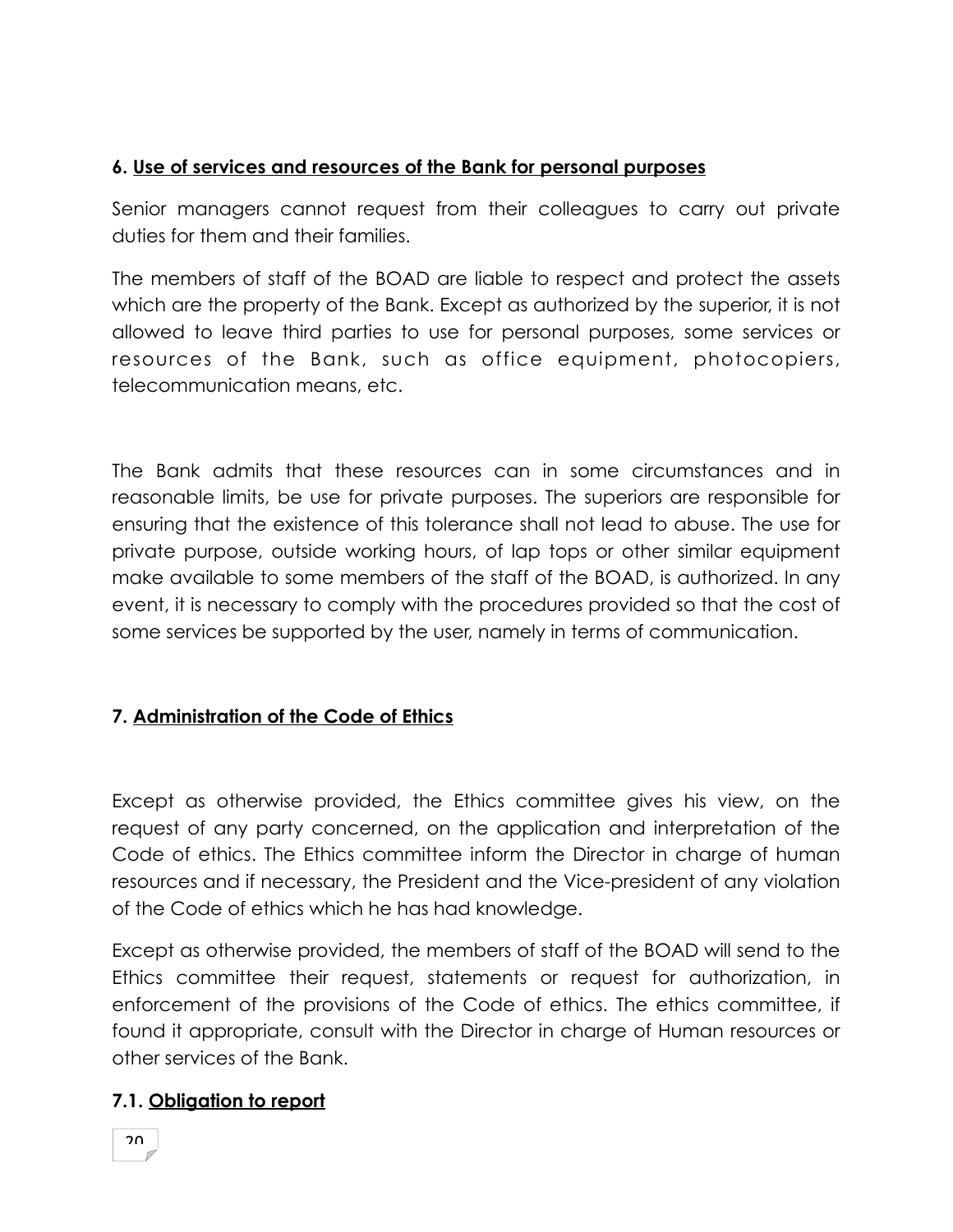Any member of the staff who is suspecting an illegal activity, a serious offence or any violation of the regulations, policies or guiding principles of the Bank, namely (but not limited) of this code of ethics, shall without delay bring the issue in question to the attention of the Ethics committee.

The members of staff of the BOAD must also declare to the Ethics committee, any illegal activity of whatsoever business partner of the Bank that constitutes a violation of principles that underlie the Code of ethics.

According to the guidelines of the Bank in terms of the fight against corruption and fraud, money laundering and the funding of terrorism, any member of staff who is aware of some elements of fact, presuming the existence of a possible case of fraud, corruption or any other illegal activity detrimental to the financial interests of the Bank, shall inform without delay the Ethics committee, the President or the Vice-President.

# **7.2. Confidential treatment and protection**

The Bank guarantee the confidential treatment of the information and abstains from any discriminatory or disciplinary action against the members of staff of the BOAD that report in good faith, some alleged cases of unacceptable activities, of professional misconduct or violation such as provided in item 7.1 above. Therefore, the Bank ensures that the members of staff of the BOAD making such statements in good faith, be offered an assistance and protection, in accordance with its obligation of diligence.

### **7.3. Sanctions and possible prosecution**

Any person subject to this Code of ethics, who violate intentionally the duties and obligations contain in, is liable, with regard to the seriousness of the offence, to one of the disciplinary measure set out in the Constitution and staff regulation or, if these measures do not apply to him, he is risking his basic collaboration contract to be terminated by the Bank.

The enforcement of these sanctions does not exclude the engagement by the Bank from any legal action which it will find appropriate.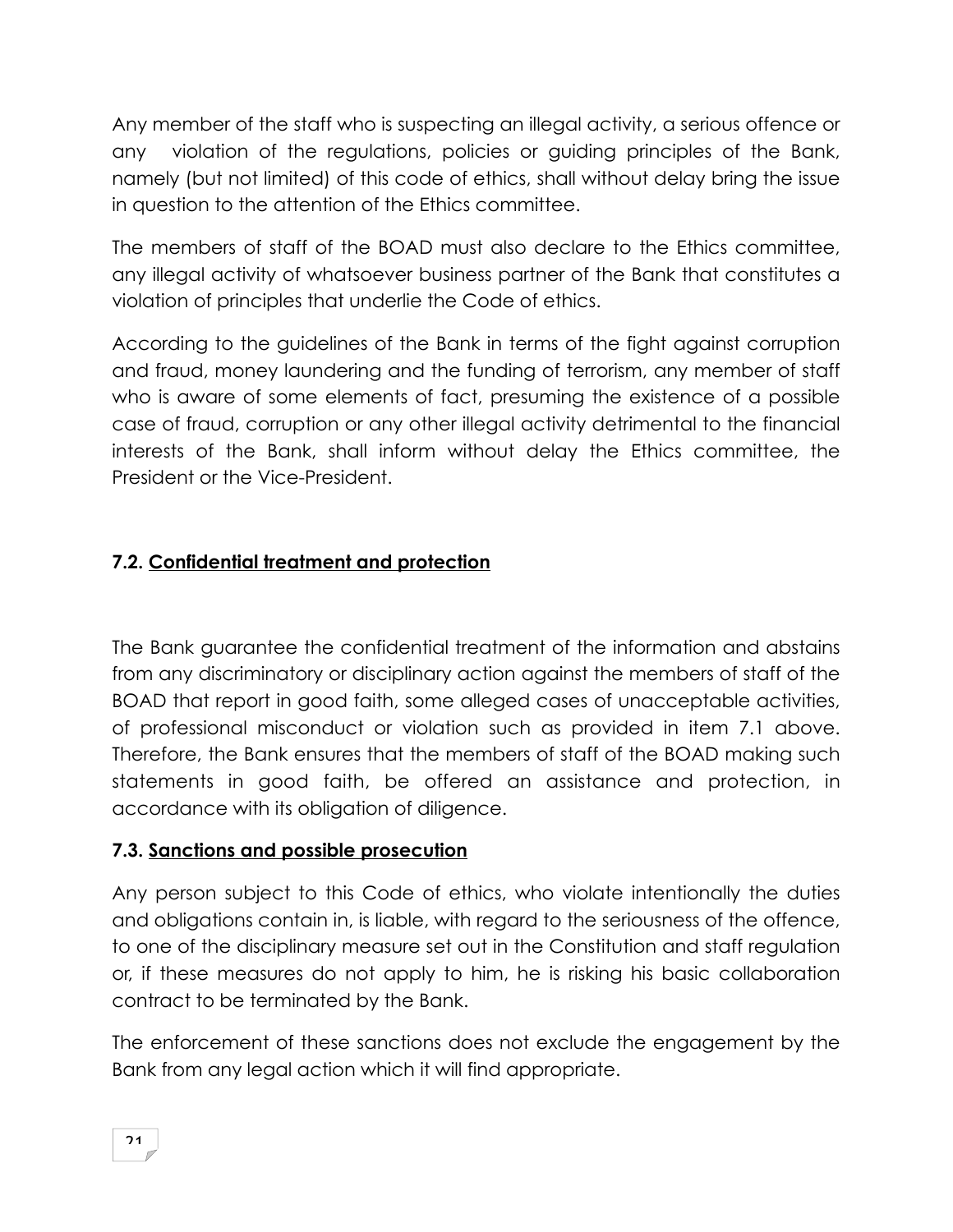The members of staff of the BOAD can raise their objections at all levels of a disciplinary proceeding taken against them.

### **8. Enforcement measures**

#### 8.1. Collegiate review

The good application of the Code of ethics depends first and foremost of the moral conscience and the common sense of the people for whom it is made for. Besides the vigilance they must naturally demonstrate, the superiors are also called to play an advisory role in difficult or situations note provided by the Code of ethics.

The assistance of the Committee can be called upon at any time.

In case of serious difficulty in the application or interpretation do the Code of ethics, the following procedure must be followed, by avoiding any unnecessary formalism:

- (a)the person concerned can submit the issue, verbally or by writing to the Ethics committee.
- (b)If the ethic committee notice that, the Code nor any other relevant text is not giving a clear solution to the issue raised, this is referred to a committee made of the President of the Ethics committee, the Director in charge of Human Resources and the representative of the Level of the staff concerned at the joint-committee; this committee will consider together the matter and give their opinion on principles likely to be applied;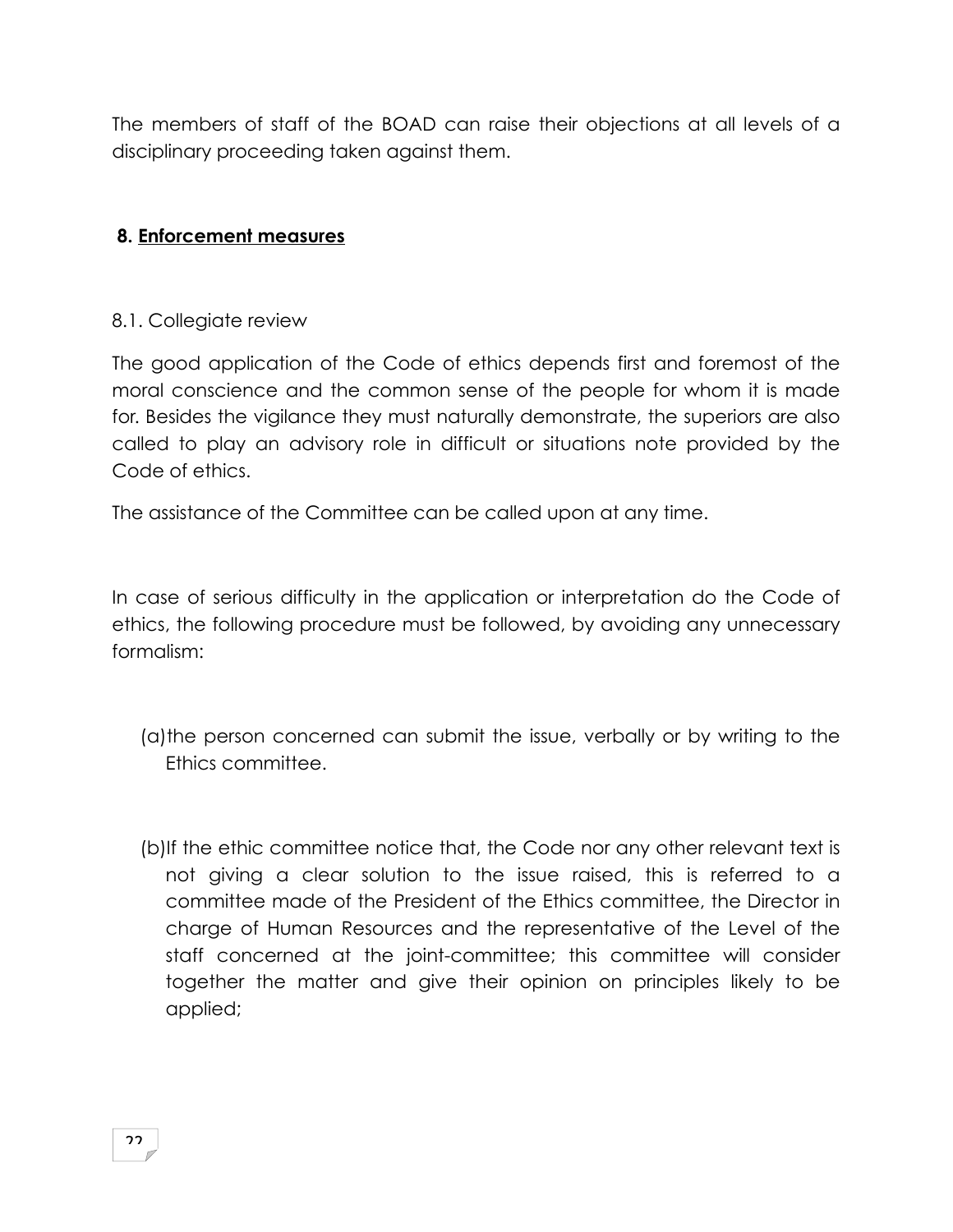- (c)The reference to the committee does not modify in any aspect the respective specific roles of the Director in charge of Human Resources and the Ethics committee, nor the possible authority that can be given to them with respect to the other provisions of the Code of ethics
- (d)The issue raised is handled with confidentiality, in order to find a reasonable solution and in compliance with the principles set out in the Code of Ethics, as well as in any other relevant text;
- (e)In the event that no unanimous solution is fund in the month following the beginning of the collegial examination, the Ethics committee will refer the matter to the President, so that he can decide on the matter raised.

### **8.2. Staff regulations – disciplinary measures and disputes**

No procedure described or mentioned in the Code of ethics cannot substitute the disciplinary procedures provided in Articles 34 to 36 of the Staff regulations.

### **UNDERTAKING**

I the undersigned, \_\_\_\_\_\_\_\_\_\_\_\_\_\_\_\_\_\_\_\_\_\_\_\_\_\_, acknowledge to have read the professional Code of ethics applicable to the staff of the BOAD and I accept to govern my conduct according to the said Code, in as much as this applies to my person.

---------------------------------

Signature